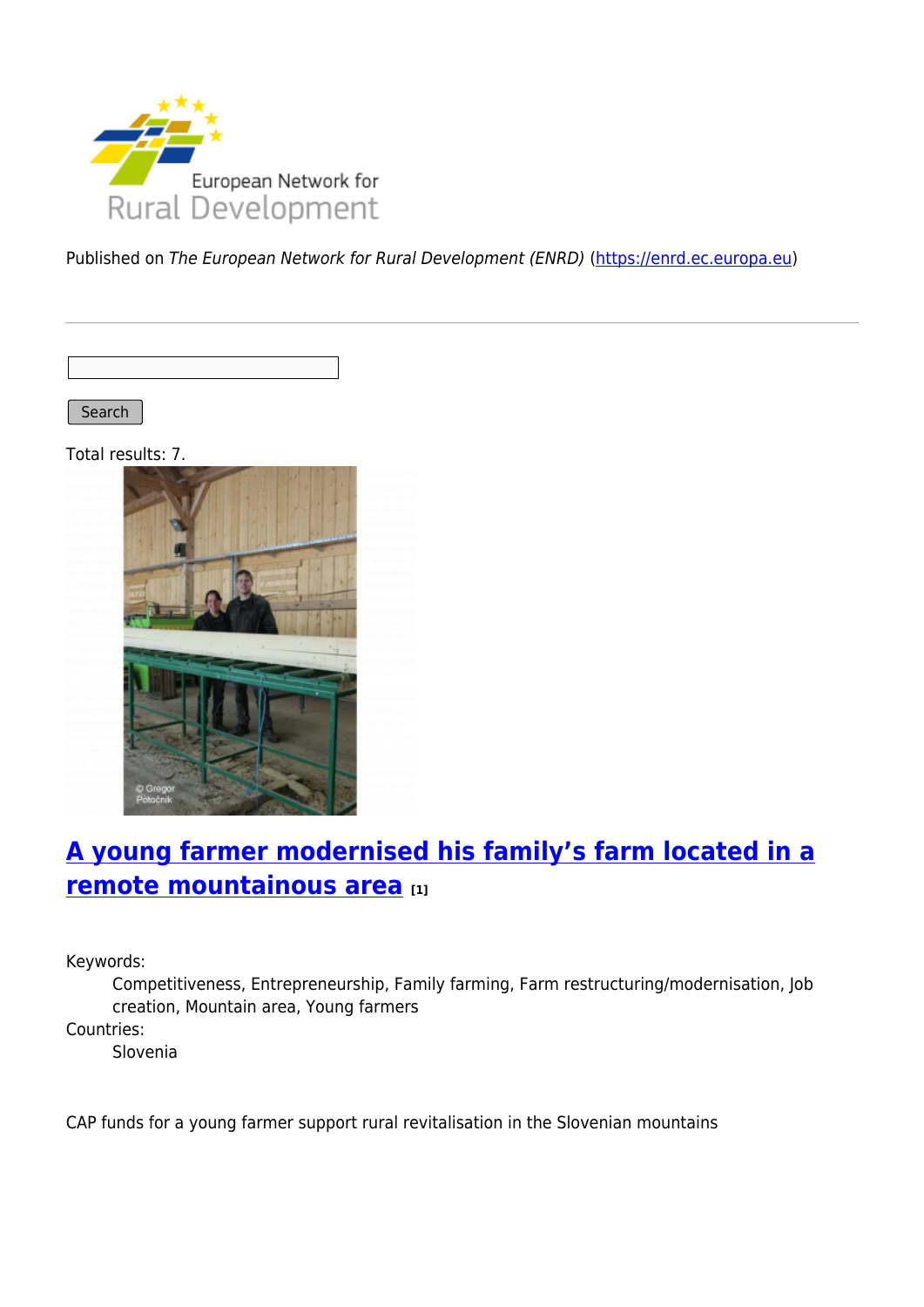

#### **[Hay meat and milk](https://enrd.ec.europa.eu/projects-practice/hay-meat-and-milk_en) [2]**

Keywords:

Animal husbandry, Cooperation, Direct marketing, Innovation, Producer groups Countries:

Slovenia

A European Innovation Partnership (EIP) Operational Group was set up to ensure the viability and continuation of the traditional farming method for hay fed milk and meat production.



# **[The 'MAJNIKA' herb garden and farm, Slovenia](https://enrd.ec.europa.eu/projects-practice/majnika-herb-garden-and-farm-slovenia_en) [3]**

Keywords:

Agriculture, Family farming, Organic farming, Women, Young farmers Countries: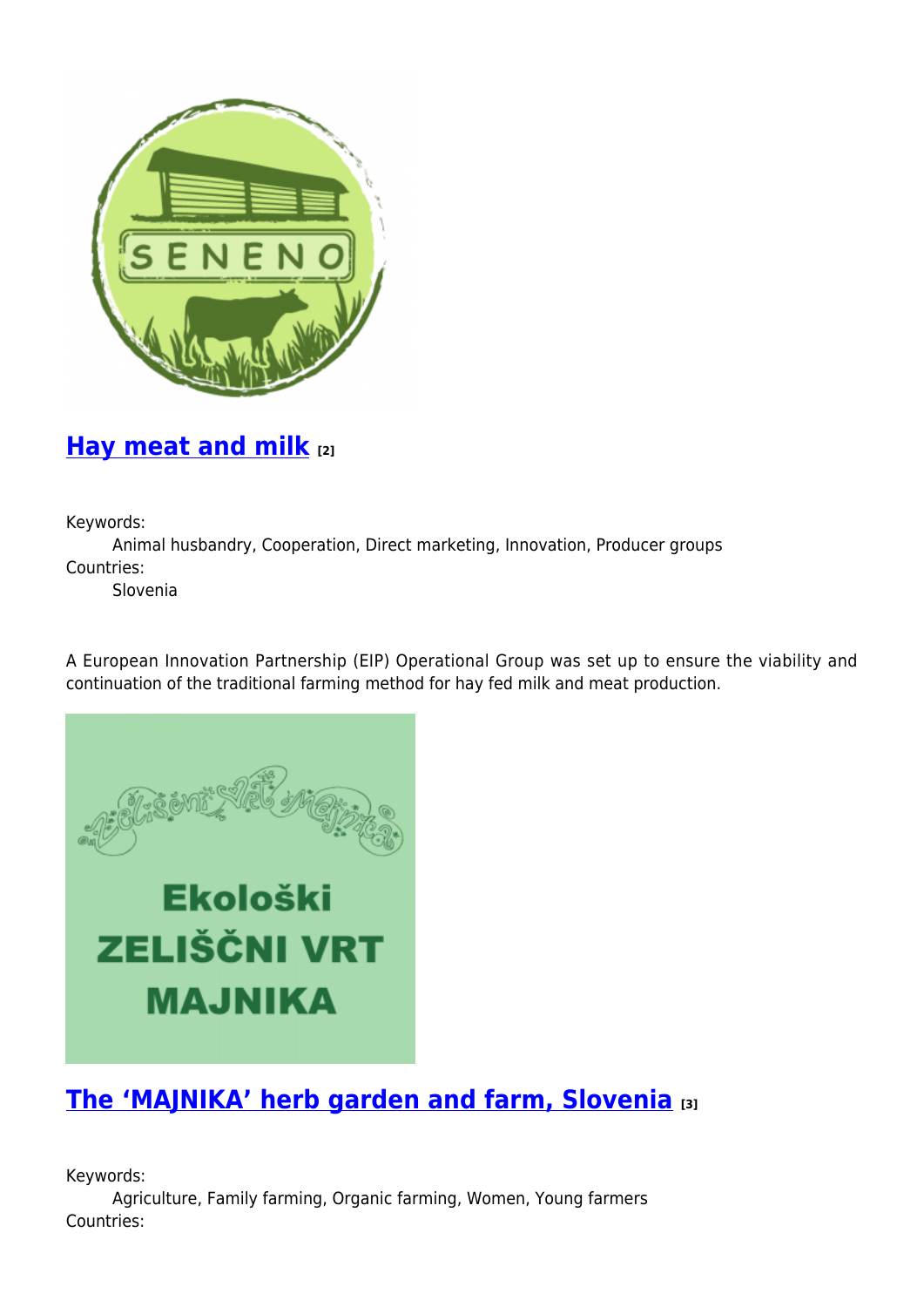Slovenia

A young farmer created a new business model that combines organic farming and environmental protection with job creation and socially inclusive educational services.



### **[Medved Farm – Investing in soil conservation practices](https://enrd.ec.europa.eu/projects-practice/medved-farm-investing-soil-conservation-practices_en) [4]**

Keywords:

Agriculture, Biodiversity, Climate change adaptation, Competitiveness, Energy efficiency, Environmental sustainability, Sustainability

Countries:

Slovenia

A family farm invested in soil conservation practices to increase its capacity to store water and its microbial biomass activity.

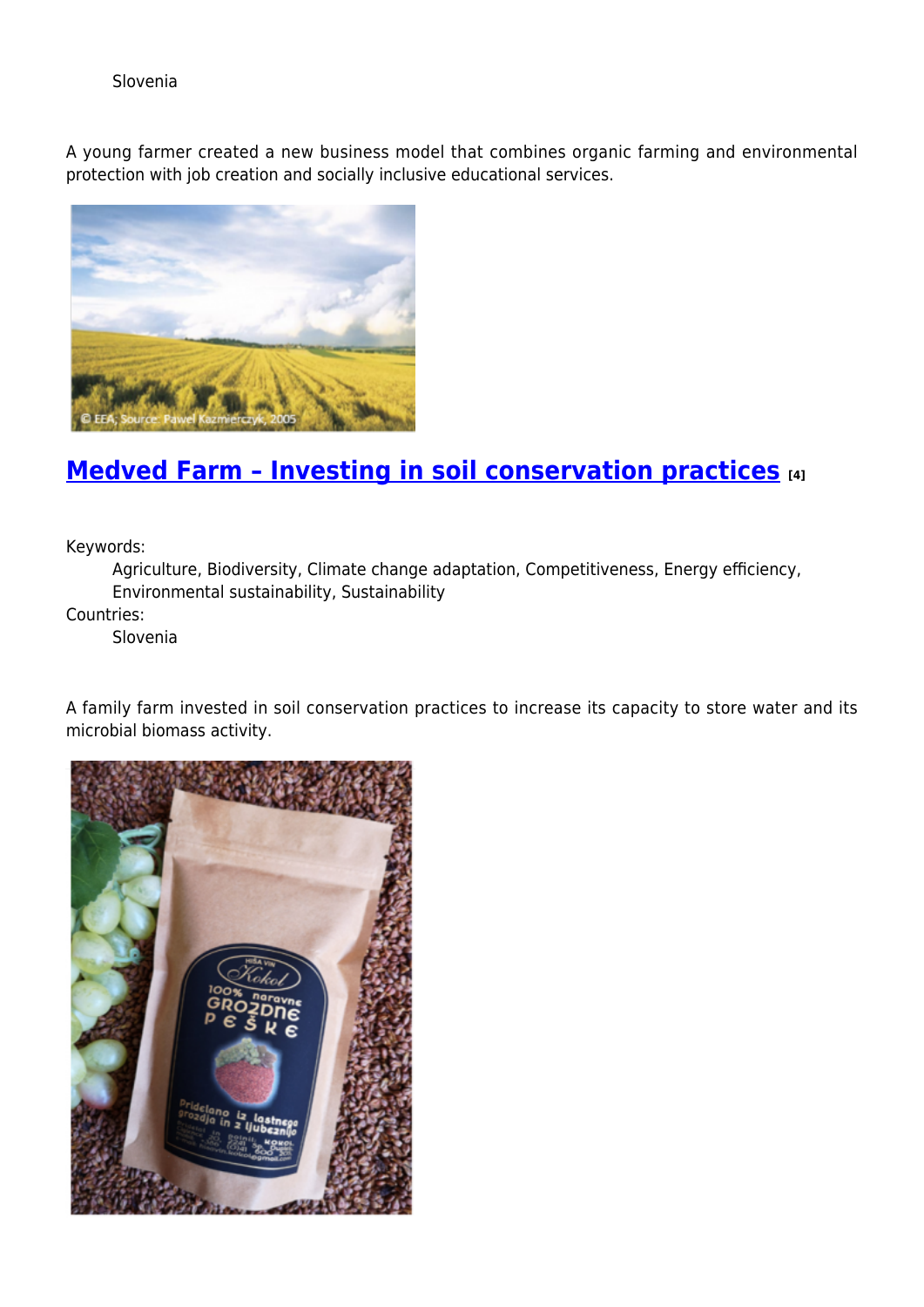### **[Hiša vin Kokol \(Rebirth of vine / grapes\)](https://enrd.ec.europa.eu/projects-practice/hisa-vin-kokol-rebirth-vine-grapes_en) [5]**

Keywords:

Added value, Agriculture, Bioeconomy, Entrepreneurship, Environmental sustainability, Product quality, Rural Inspiration Awards: nominees

Countries:

Slovenia

The project took nature-friendly vine cultivation on a family farm a step further to develop zero-waste processing methods that valorise all by-products of grapes in a sustainable and fully circular way. The resulting seeds, oil and flour have proved very popular with customers.



### **[Investing in new forestry machinery](https://enrd.ec.europa.eu/projects-practice/investing-new-forestry-machinery_en) [6]**

Keywords:

Competitiveness, Entrepreneurship, Forestry, Rural business, Rural SMEs Countries:

Slovenia

A small family forestry business used RDP support to acquire new machinery that would enable it to respond to the increasing demand for forest services.



**[Modernisation of the Poharci dairy farm](https://enrd.ec.europa.eu/projects-practice/modernisation-poharci-dairy-farm_en) [7]**